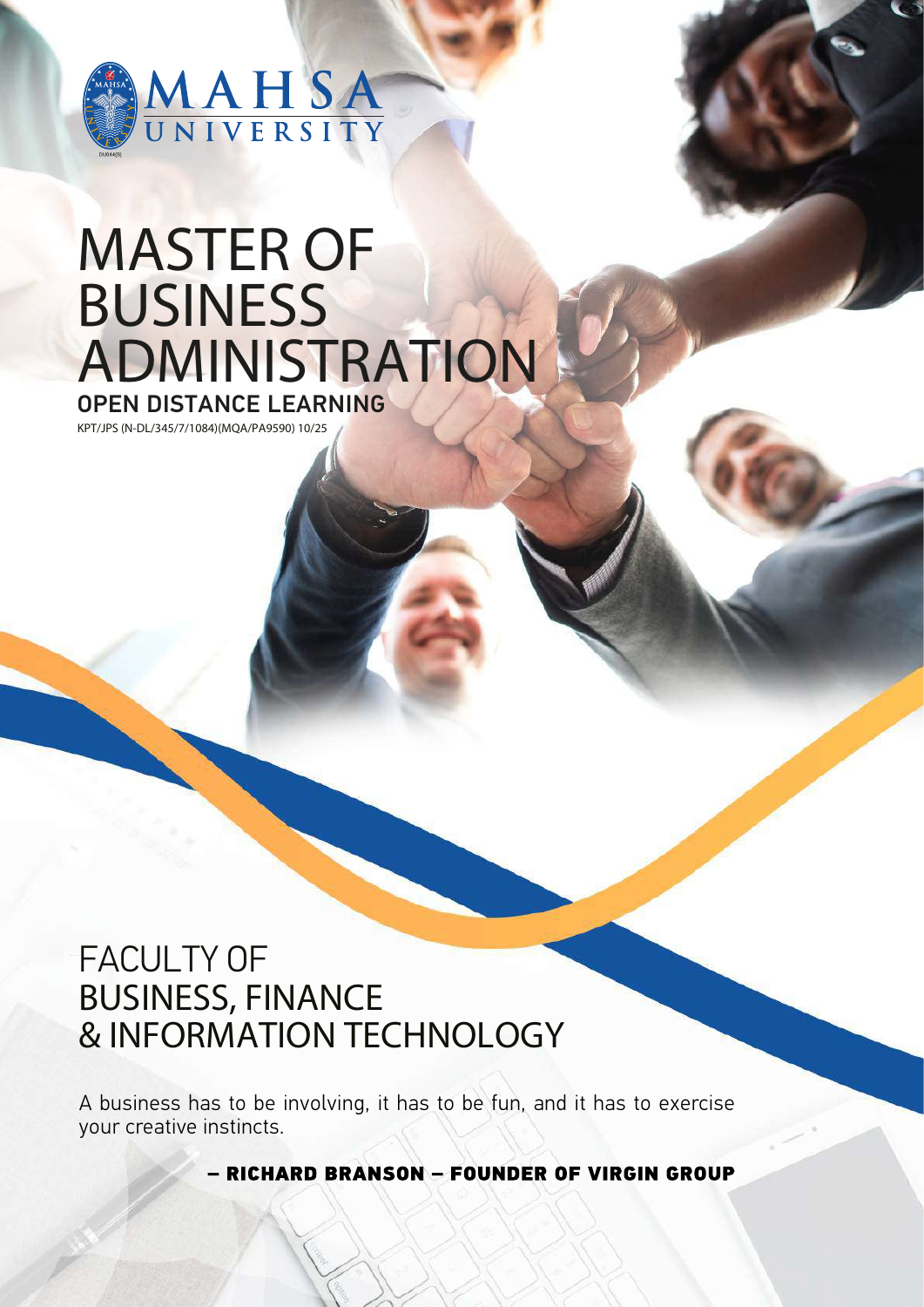



MAHSA University's Master of Business Administration (ODL) is designed for learners who seek to further their studies for personal development and career enhancement in a flexible mode and at an affordable fee. This programme offers an excellent online learning experience for learners all over the world.

This MBA equips learners with a diverse skill-set in a global perspective and on a wide range of advanced organisational challenges. Learners will develop managerial, analytical and interpersonal skills through its flexible curriculum and assessments.

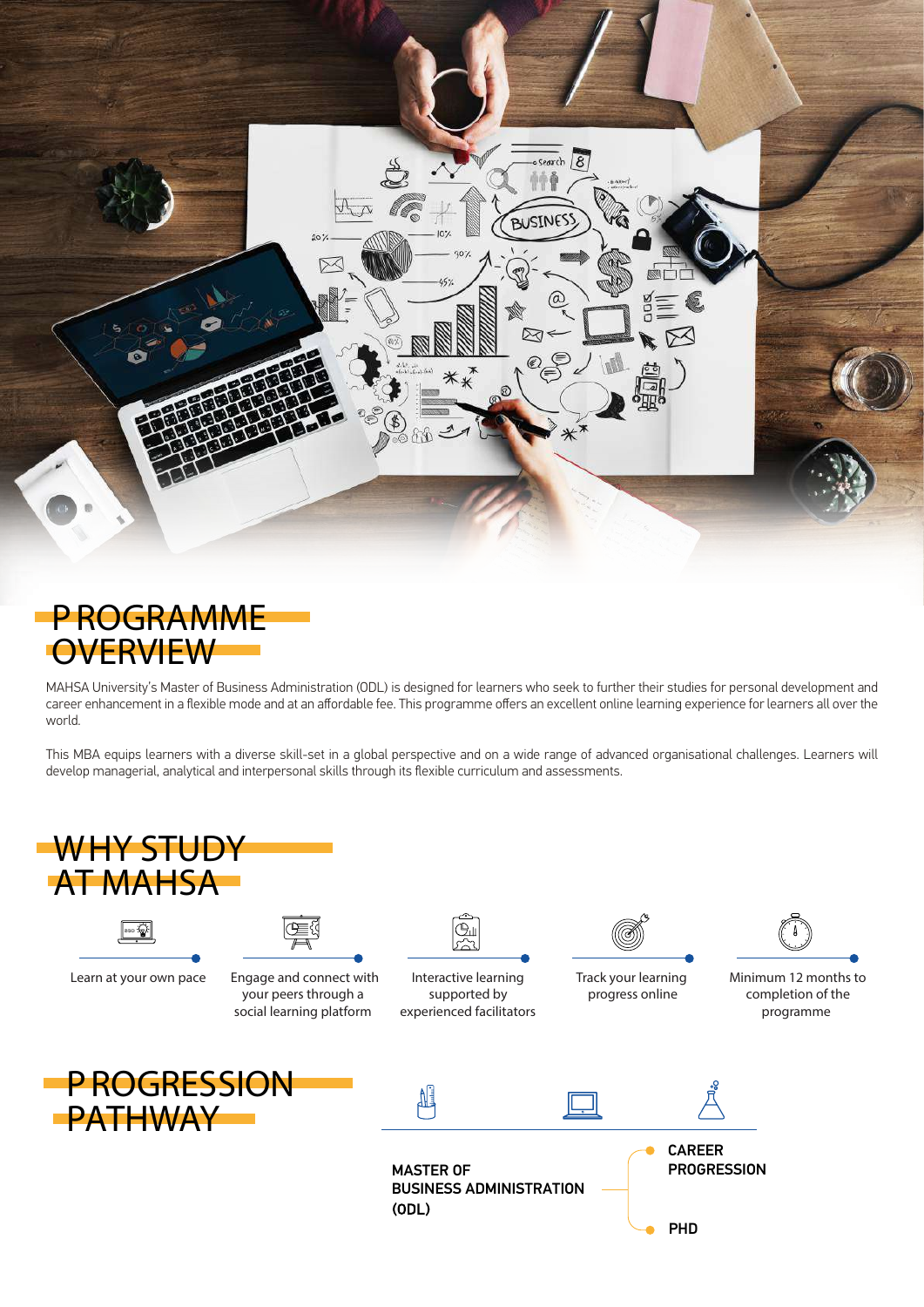### **-PROGRAMME STRUCTURE-**

#### - CORE COURSES

- · Marketing Management
- · Management & Cost
- Accounting
- · Business Informatics · Financial Management
- · Managerial Economics
- 
- Organisational Behaviour
- · Human Resource Management
- · Managerial Statistics
- · Business Research Methods
- · Strategic Management

#### - PROJECT PAPER



- Minimum GGPA 2.50 out of 4.00 or its equivalent qualification as accepted by the Senate of MAHSA University.
- GGPA below 2.50 out of 4.00 or its equivalent qualification can be accepted subject to a minimum 5 years working experience in relevant field.
- International students must have achieved a minimum score of 6.0 in the International English Language Testing System (IELTS) or equivalent.



Your work and prior learning can be accredited for enrolment into our programmes through APEL Entry. APEL admission requirement for MBA Programme:

- · Malaysian Citizen
- Minimum 30 years of age with STPM/Diploma/A-Level/ equivalent and with relevant work experience.

#### - ELECTIVE COURSES

- · Small Business Management
- · Change Management
- · Project Management
- · International Business
- · Corporate Communications
- · Strategic Financial Analysis (choose one only)



- · Chief Executive Officer
- · Chief Operations Officer
- · Corporate Planner
- · Director
- · Entrepreneur
- · Financial Manager
- · General Manager
- · Management Consultant · Project Director
- · Senior Manager
- · Strategist
-